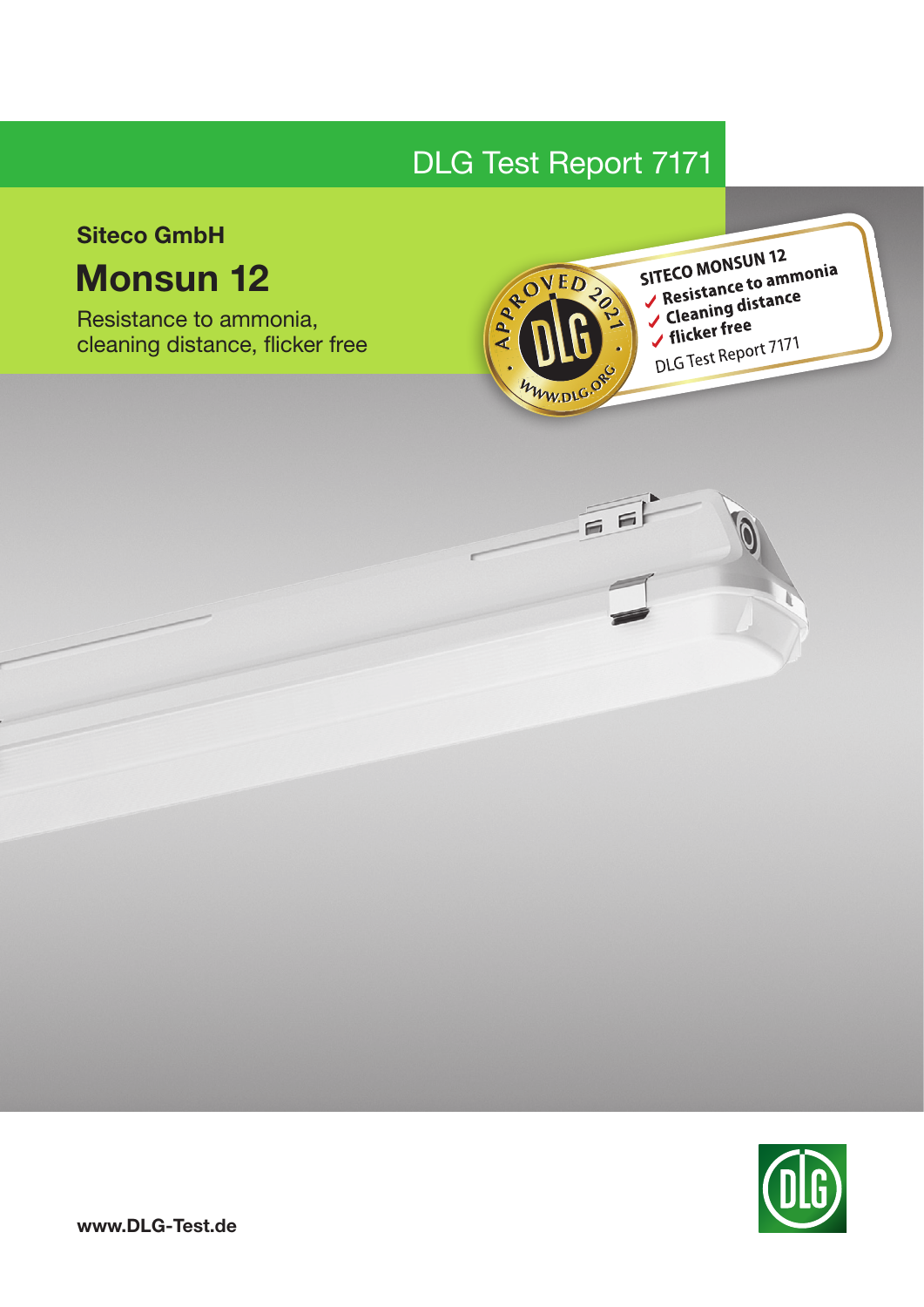# **Overview**

A test mark "DLG-APPROVED for individual criteria" is awarded for agricultural products which have successfully fulfilled a scope-reduced usability testing conducted by DLG according to independent and recognized evaluation criteria. The test is intended to highlight particular innovations and key criteria of the test object. The test may contain criteria from the DLG test scope for overall tests, or focus on other value-determining



**SITECO MONSUN 12**  $\checkmark$  Resistance to ammonia ✔ Cleaning distance  $\checkmark$  flicker free

characteristics and properties of the test subject. The minimum requirements, test conditions and procedures as well as the evaluation bases of the test results will be specified in consultation with an expert group of DLG. They correspond to the recognized rules of technology, as well as scientific and agricultural knowledge and requirements. The successful testing is concluded with the publication of a test report, as well as the awarding of the test mark which is valid for five years from the date of awarding.

The ammonia resistance test was performed as a laboratory test according to the patented DLG test standard. This test is intended to determine the suitability of equipment for animal living areas to withstand the impacts of animal environments. The cleaning distance test assesses the suitability for cleaning animal living areas. In the "Flicker-free" test – if necessary also with different dimming levels – frequencies and the modulation depth of a luminaire's flicker is measured. Since the corresponding stressor does not apply, flicker-free light has a positive effect on animal health.

Other critera were not tested.

## Assessment – Brief Summary

The Damp-proof luminaire "Monsun 12" from Siteco GmbH has successfully completed the DLG test for ammonia resistance, cleaning distance and flicker free.

According to this result, it can be assumed that these luminaires are resistant to the typical environmental conditions of animal living areas and that no accelerated

*Table 1: Assessment in brief*

| <b>DLG QUALITY PROFILE</b>           | Evaluation* |  |  |                             |
|--------------------------------------|-------------|--|--|-----------------------------|
| Ammonia resistance                   |             |  |  | <u> El Bratalho de la f</u> |
| Preservation of the luminous flux    |             |  |  |                             |
| Flicker free "Monsun 12", not dimmed |             |  |  | .                           |
| <b>Cleaning distance</b>             |             |  |  | .                           |

reduction of the product lifetime will occur.

In addition, Damp-proof luminaire "Monsun 12" was operated actively in the chamber for the entirety of the test. No product damage was observed here.

Furthermore, a minimal cleaning distance of 10 cm was measured.

In undimmed state, the LED Damp-proof luminaire meets the high DLG standards.

DLG Evaluation range:

 $\blacksquare$  or better = meets, exceeds or significantly exceeds the established DLG standards  $\square$  = meets the legal requirements for marketability,  $\square$  = failed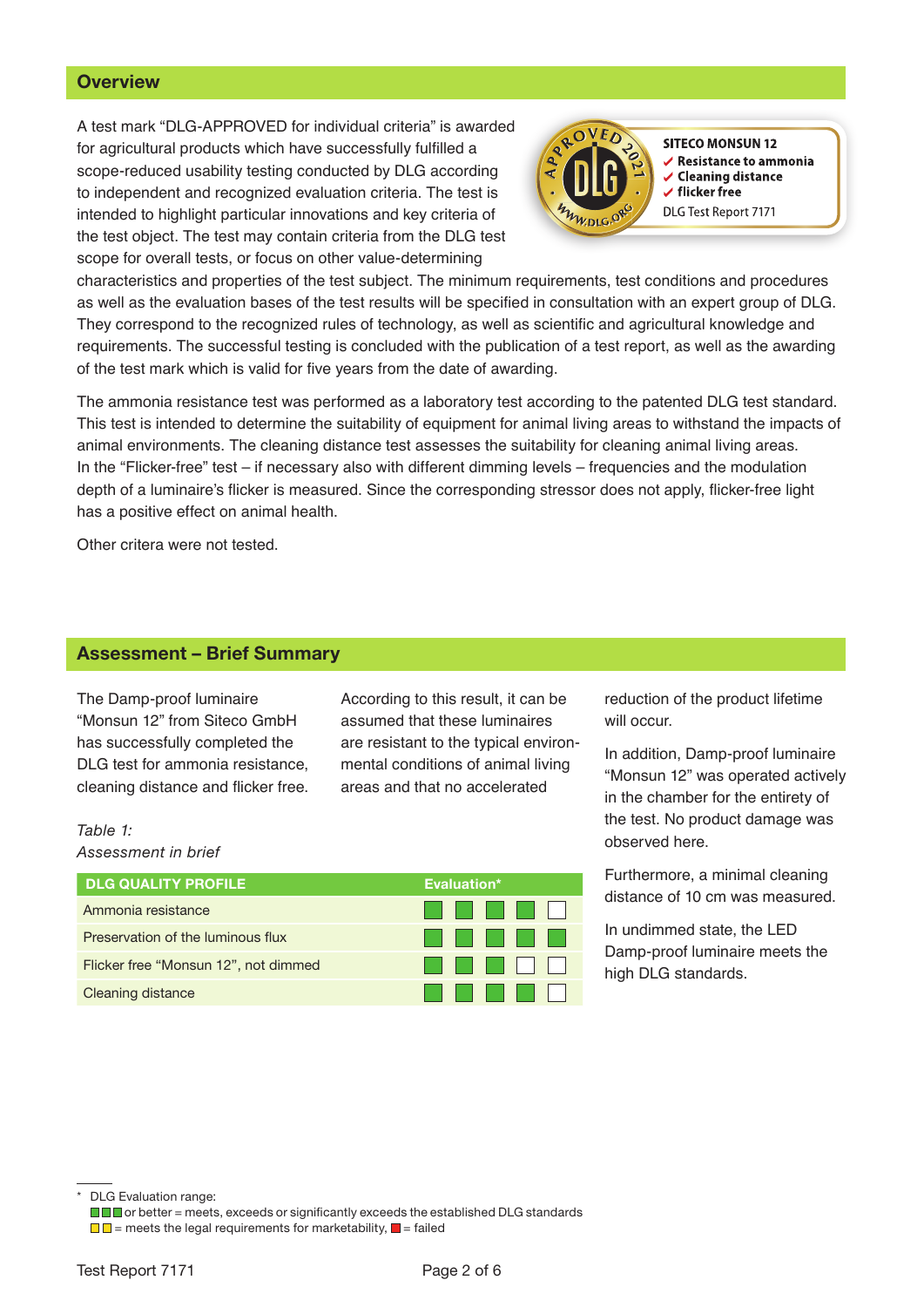# The Product

## Manufacturer and Applicant

Siteco GmbH Georg-Simon-Ohm-Straße 50 83301 Traunreut **Germany** 

Product: LED Damp-proof luminaire "Monsun 12"

Contact: Phone +49 (0)8669 33-0 info@siteco.com www.siteco.de

## Description and Technical Data

The LED Damp-proof luminaire "Monsun 12" tested is suitable for use in animal housings, in agricultural farm buidings and in covered outdoor areas.

### *Table 2:*

*Technical data (according to manufacturer)*

|                                  |                                  | Monsun 12*                       |                        |  |
|----------------------------------|----------------------------------|----------------------------------|------------------------|--|
| <b>Technical data</b>            | 51FP107P430H                     | 51FP107P460H                     | 51FP10MP480H           |  |
| <b>Electrical connection</b>     |                                  |                                  |                        |  |
| Voltage                          |                                  | 220240V                          |                        |  |
| Frequency                        |                                  | 50/60 Hz AC                      |                        |  |
| Rated input power                | 22 W                             | 33 W                             | 2345W                  |  |
| <b>Dimension and weight</b>      |                                  |                                  |                        |  |
| Length x width x height          |                                  | 1,590 mm x 90 mm x 88 mm         |                        |  |
| Weight                           |                                  | $2.5$ kg                         |                        |  |
| <b>Additional technical data</b> |                                  |                                  |                        |  |
| Number of LED modules            |                                  | $\overline{2}$                   |                        |  |
| Housing material                 | glass-fibre reinforced polyester |                                  |                        |  |
| Cover                            | PMMA with stainless steel clips  |                                  |                        |  |
| Protection rating                |                                  | IP 66                            |                        |  |
| Colour temperature (CCT)         |                                  | 4,000 K                          |                        |  |
| Control gear                     | ECG, on-off                      |                                  | ECG, on-off Multilumen |  |
| Beam angle                       |                                  | $140^\circ$                      |                        |  |
| Rated luminous flux              | 3.970 lm                         | 5.800 lm                         | 4,1208,070 lm          |  |
| Luminous efficacy                | 179 lm/W                         | 178 lm/W                         | 178 lm/W               |  |
| Color rendering index (CRI)      |                                  | > 80                             |                        |  |
| Ambient temperature              |                                  | $-35^{\circ}$ C +40 $^{\circ}$ C |                        |  |
| Impact resistance                |                                  | <b>IK04</b>                      |                        |  |
| Rated service life               | 70,000h L80B50 @ 35°C            |                                  |                        |  |
| dimmable                         | no                               |                                  |                        |  |

\* There are different variants of the "Monsun 12" which are not shown because for lack of space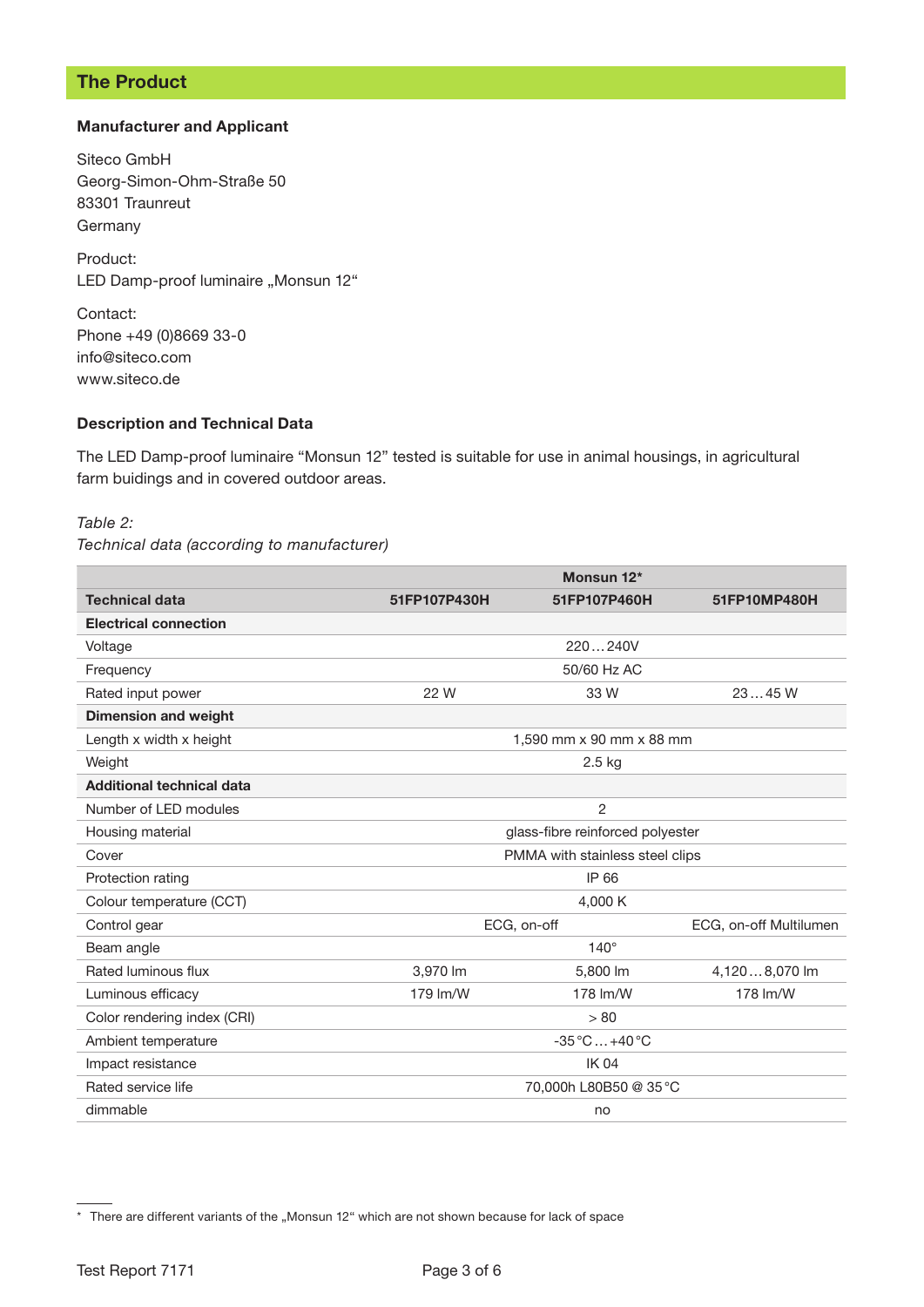# The Method

#### Resistance to ammonia

The ammonia resistance of the LED Damp-proof luminaire "Monsun 12" was determined by a laboratory test with one luminaire according to the patented DLG test standard for agricultural use. The laboratory test is designed to replicate the conditions of a usage period of about 10 years exposure to animal living areas.

The test was carried out in a climate chamber under the following climate conditions:

| Test duration         | 1500 h  |
|-----------------------|---------|
| Air temperature       | 70 °C   |
| Relative humidity     | 70 %    |
| Ammonia concentration | 750 ppm |

For assessing the ammonia resistance, each luminaire was examined visually, gravimetrically and the plastic parts additionally through measurement of the hardness (Shore D) before and after the climate testing. The luminaires have additionally been following a cycle of operation predefined by DLG (3 hours on, 1 hour off) in order to evaluate any thermal impacts caused by switch-on and -off procedures during ammonia fumigation. Furthermore the luminous flux was measured according to DIN EN 13032 before and after the fumigation in order to get additional information regarding the aging process.

In order to avoid overheating  $(> 70 °C)$ , the luminaires could be operated at a reduced power level during the testing period.

## Cleaning distance

During test bench examinations of the mechanical resistance to high-pressure cleaners, the minimum cleaning distance was determined.

The minimum cleaning distance is defined as the distance between nozzle and surface when no damages can be observed at the housing surface.

The test was conducted under the conditions presented in table 3.

*Table 3:*

*Test conditions cleaning distance*

| Line pressure       | $\sim$ 150 bar                         |
|---------------------|----------------------------------------|
| Water               | cold, approx. 1,000 l/h, no detergents |
| Nozzle type         | Flat spray nozzle, 25°                 |
| Exposition time     | minute                                 |
| <b>Distance</b>     | 200 mm, 150 mm, 100 mm, 50 mm          |
| Ambient temperature | $10-20\,^{\circ}\mathrm{C}$            |

#### Flicker free

The frequency and modulation depth of the flicker of two test samples for each type of luminaire were measured and assessed at full power. If the luminaire provided is dimmable and dimming is also recommended for practical use, the above tests were also carried ot at 50% and 10% of the nominal power.

For all test procedures, the LED Damp-proof luminaire "Monsun 12" in the length of 1,590mm has been used. After the tests, the luminaires underwent visual examination to a reference sample that was identical in construction.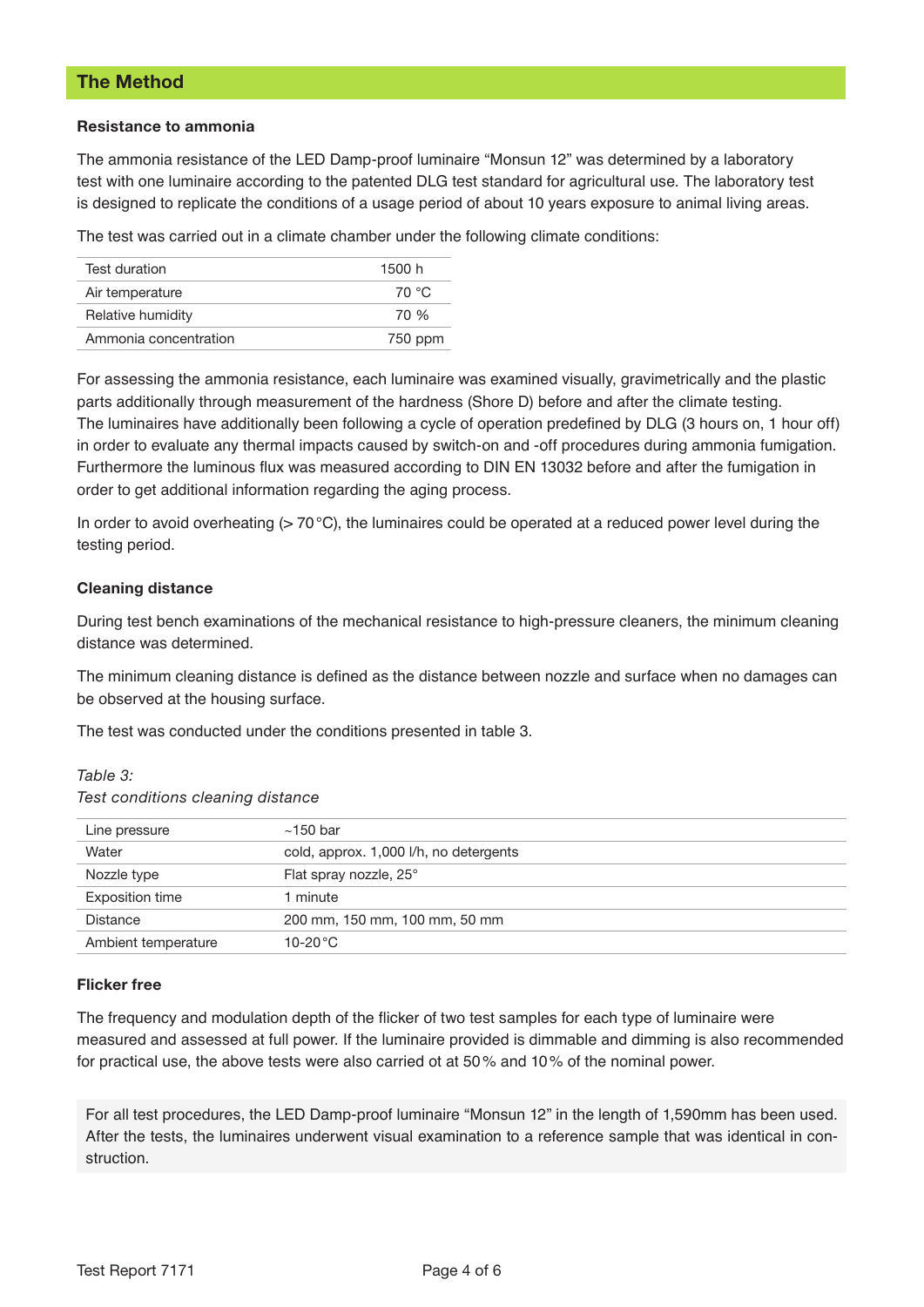# The Test Results in Detail

#### Resistance to ammonia

Visual test: The comparative visual examination after the ammonia exposure has shown minor discolorations inside and outside the luminaire housing, but no negative impact on the luminaire performance needs to be expected. During the test, the luminaire appeared to be sufficiently gas-tight. Nevertheless it cannot be ruled out, that a limited amount of ammonia respectively ammonium compounds could enter the luminaire housing. Again, no negative impact on the luminaire performance needs to be expected. The defects are rated as insignificant. The examination of the manufacturer's mounting parts didn't also show any defects.

Gravimetric test: Weight comparisions before and after the ammonia fumigation have not shown any measurable increases or decreases in weight.

Hardness test: During the hardness test (Shore D) no measurable changes were observed. All determined changes were within the measurement incertainty.

Functional test: No defects were observed. All luminaires worked after the conducted tests.

Preservation of the luminous flux: After completion of the test the luminaire still had a luminous flux of 92.0%.

Based on the results of these tested parameters, the luminaire is evaluated as resistant to ammonia.

#### Cleaning distance

Even at a cleaning distance of only 10 cm, no damages to the luminaire could be observed. At no time a water ingress into the luminaires was noticed. In order to avoid damage to the luminaires during cleaning a minimum cleaning distance of 10 cm should always be ensured.

#### Flicker free

The frequency of the undimmed luminaire was 100 Hz (modulation depth 2.5%).

## **Summary**

The results show that the LED Damp-proof luminaire "Monsun 12" fulfills the testing requirements for ammonia resistance, cleaning distance and flicker free and thus receives the test mark DLG-Approved. It can be expected that the luminaire is resistant to ammonical air in animal living areas and that no accelerated reduction of the product lifetime occurs.

The LED Damp-proof luminaire was operated both passively and actively during the ammonia fumigation in the test chamber and passed both tests successfully.

It is also recommended in any case to keep a minimum distance of 10 cm during cleaning.

In undimmed state, the LED Damp-proof luminaire meets the DLG requirements for flicker-free operation.